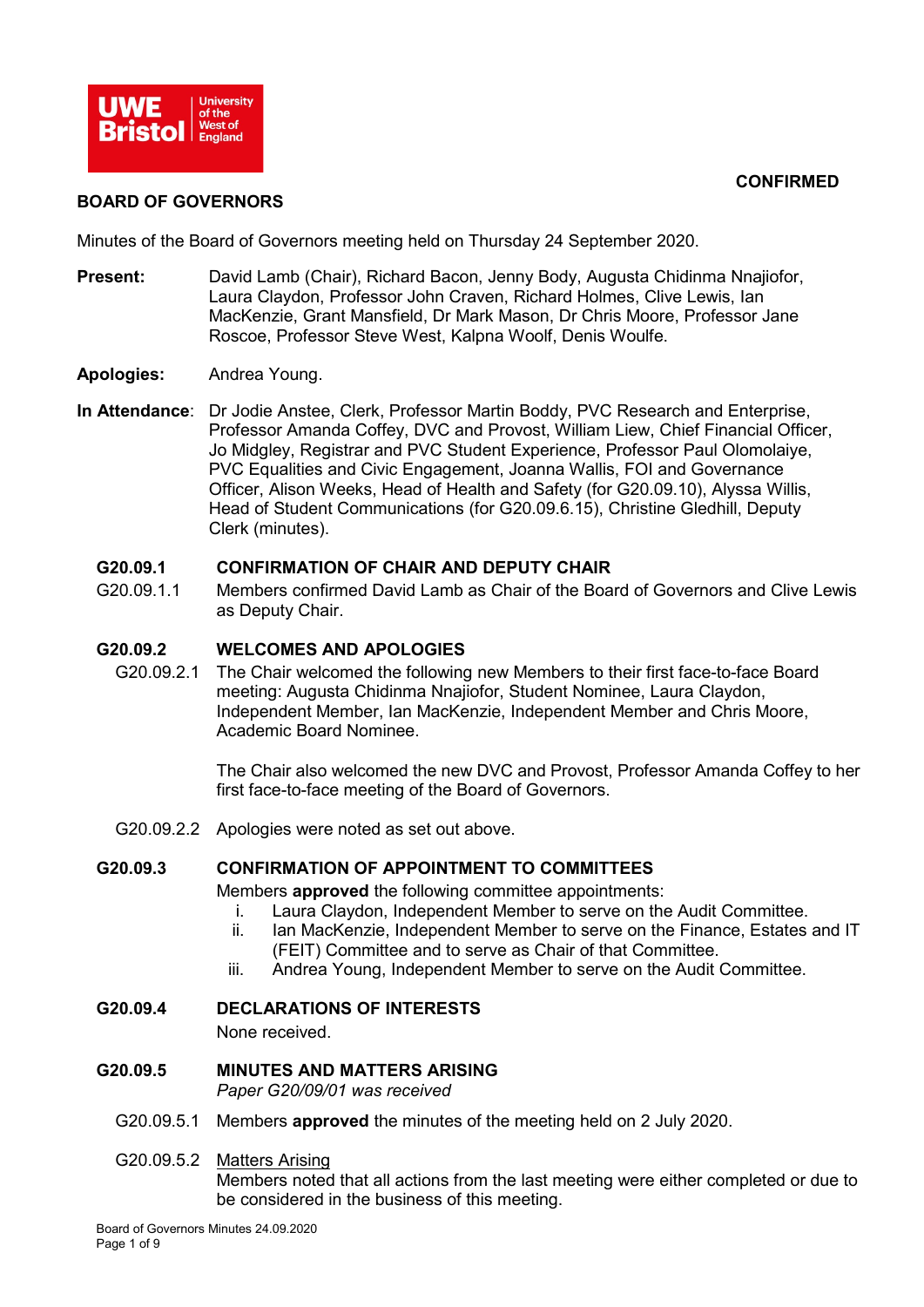### **ITEMS FOR DISCUSSION**

# **G20.09.6 VICE-CHANCELLOR'S REPORT**

*Paper G20/09/02 was received*

- G20.09.6.1 Members noted the content of the report and received an update from the Vice-Chancellor.
- G20.09.6.2 *Student Recruitment*
	- Members noted:
		- i. Projection of a new student intake numbers:
			- a. Home/EU Undergraduate (UG) 240+ above target with all four Faculties projected to meet their UG targets
			- b. Postgraduate recruitment was also up, although many students had opted for a January 2021 start
			- c. International student numbers were slightly down the University would have a better idea of these numbers in mid-October.
		- ii. Complete recruitment numbers would not be known for a few months, due to January stars and students' online start through Block Zero.
- G20.09.6.3 *Block Zero*

Members noted that Dr Chris Moore, Academic Board Nominee had been involved heavily in the delivery of Block Zero. Chris Moore informed the Board that whilst there had been some teething problems, engagement had been good and student feedback had included normal induction-level questions. Members noted the example of a recent graduate sharing their UWE Bristol story with new students, which had been very positively received.

- G20.09.6.4 Members noted that students would start to return to campus week commencing 13 October 2020, slightly behind other universities. The University was receiving feedback from those institutions that had opened fully and it was carefully monitoring government announcements to ensure that these did not inadvertently alarm parents or students.
- G20.09.6.5 *Covid-19 recovery co-ordination* Members noted that the University continued to work in a fast-moving landscape to mitigate risk and the significant work it had undertaken over recent months to create a blended learning approach and inductions for both students and staff.
- G20.09.6.6 The University had signed off to have NHS Test, Track and Trace testing facilities at its Frenchay and Glenside campuses. The University also continued to explore with the NHS the possibility of becoming a pilot for its asymptomatic test, track and trace; two universities would be involved in the pilot.
- G20.09.6.7 *Strategy 2030 implementation planning* Members were informed that the Strategy 2030 supporting strategies had been finalised following feedback from the Board at the last meeting in July and were now with the University's creative team to design for publication in October 2020.

# G20.09.6.8 *Strategic Risks* Members were referred to the current Strategic Risk Register Summary and were reminded that every year in September, the Vice-Chancellor undertook a deep dive review of each strategic risk. Some reviews were yet to be undertaken and these were anticipated to be completed by the end of the month.

G20.09.6.9 Members enquired as to the meaning of 'risk owner' in the summary and noted that whilst all University staff were responsible for the delivery of Strategy 2030, this represented executive oversight of particular parts of the strategy.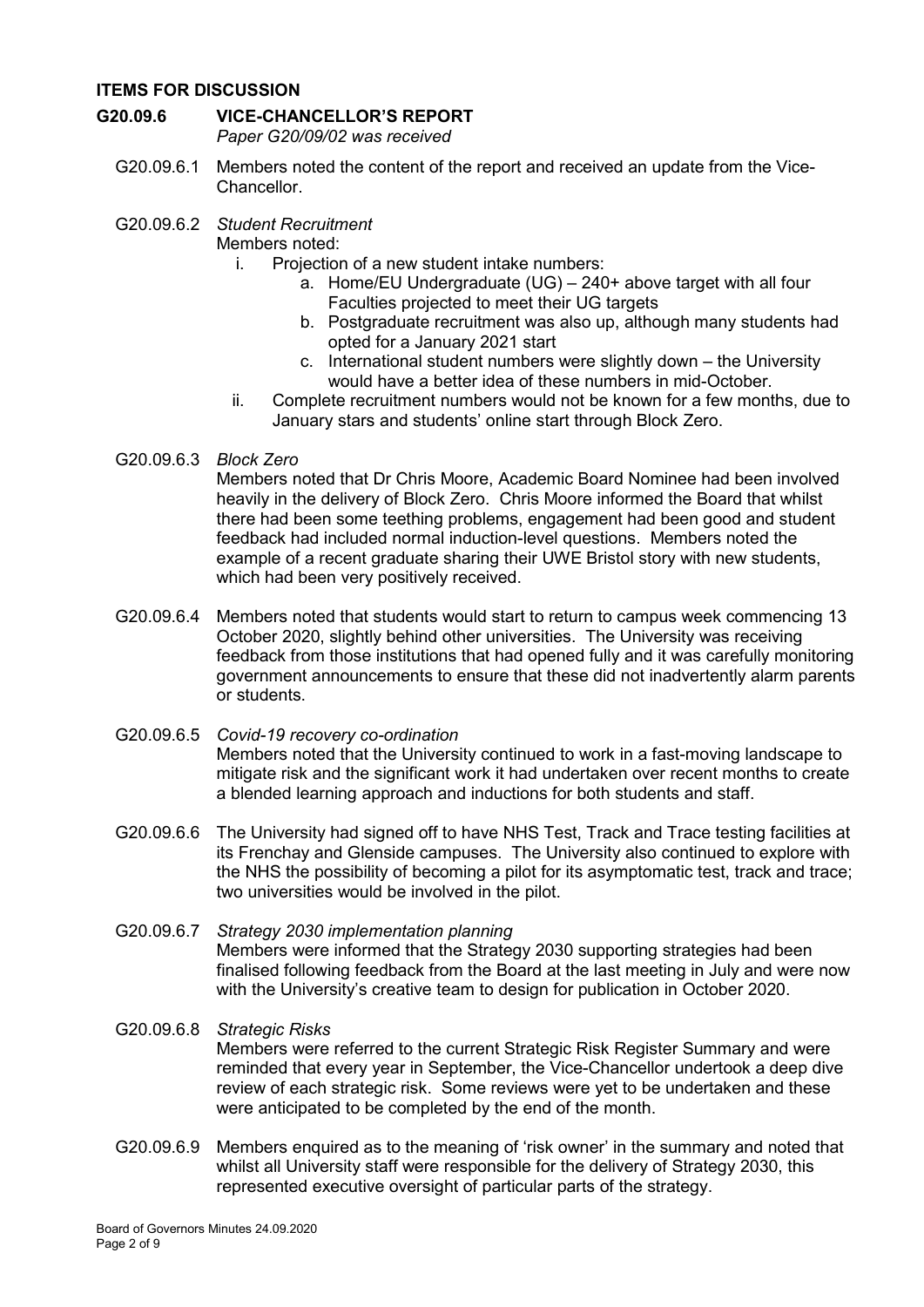- G20.09.6.10 Members' attention was drawn to S004 'Research', the score for which had increased through an increase in the likelihood scores from 3 to 4 for:
	- Failure to establish a strong culture of research across all academic staff.
	- Failure to profile and communicate achievements externally.

The University would ensure that its research and its impact would be profiled more clearly on the website – possibly via a research microsite – by the end of the calendar year.

- G20.09.6.11 Members questioned where EDI and the attainment gap issue were documented in the Risk Register and noted that these were within strategic risk S009 '.Student Retention and Success'. Members also noted that a number of risk registers sat beneath this high-level strategic risk summary.
- G20.09.6.12 Richard Bacon, Audit Committee Chair, informed Members that the Committee had reviewed the summary at its meeting the previous week and had commended the achievement of reporting on one page the high level risk summary, risk appetite and risk assessment. He added that the Committee had discussed where assurance for each risk would sit in terms of the Board's committees and that the Audit Committee itself would focus on those where the risk appetite was low and the risk level high.
- G20.09.6.13 Members noted that the Board's risk appetite would be reviewed at the Strategic Away Day in March 2021 and the review would include consideration of the external landscape.

#### **ACTION: Deputy Clerk**

- G20.09.6.14 *Stand Against Racism and Inequality (SARI)* This matter would be considered later in the meeting as part of the EDI Strategy Update agenda item.
- G20.09.6.15 Members received a brief presentation of Block Zero by Alyssa Willis, Head of Student Communications.
- G20.09.6.16 Jo Midgley, Registrar and PVC Student Experience informed Members of the significant work that had been put into developing the programme, which had been accelerated due to the Covid-19 situation, the learning from which had been hugely helpful and would be built upon. Augusta Chidinma Nnajiofor, Student Nominee reported that student feedback generally had been receptive and positive, although it had highlighted the increase in screen time. She added that the SU and the University were working with students to manage that.

#### **G20.09.7 STRATEGY: CORPORATE SCORECARD 2030** *Paper G20/09/03 was received*

- G20.09.7.1 Members were reminded that the Scorecard was specifically aligned to the new strategy and built upon Strategy 2020 work.
- G20.09.7.2 During discussions Members were referred to the 'NSS (National Student Survey) overall satisfaction' measure and noted that the OfS had requested that the review of the NSS be accelerated. The decision had been made to undertake the review and implement revisions for 2021/2022 and that the current NSS would continue for 2020/2021. Whilst it was unclear whether or not the 2020/21 results would be published, the OfS had expressed the importance of understanding the student experience. Ultimately the decision to publish rested with the OfS.
- G20.09.7.3 Members also noted the challenging 'BAME attainment gap' target of 0%, which the OfS had recognised as such and had placed under enhanced monitoring. Members noted that all OfS enhanced monitoring activity was currently paused.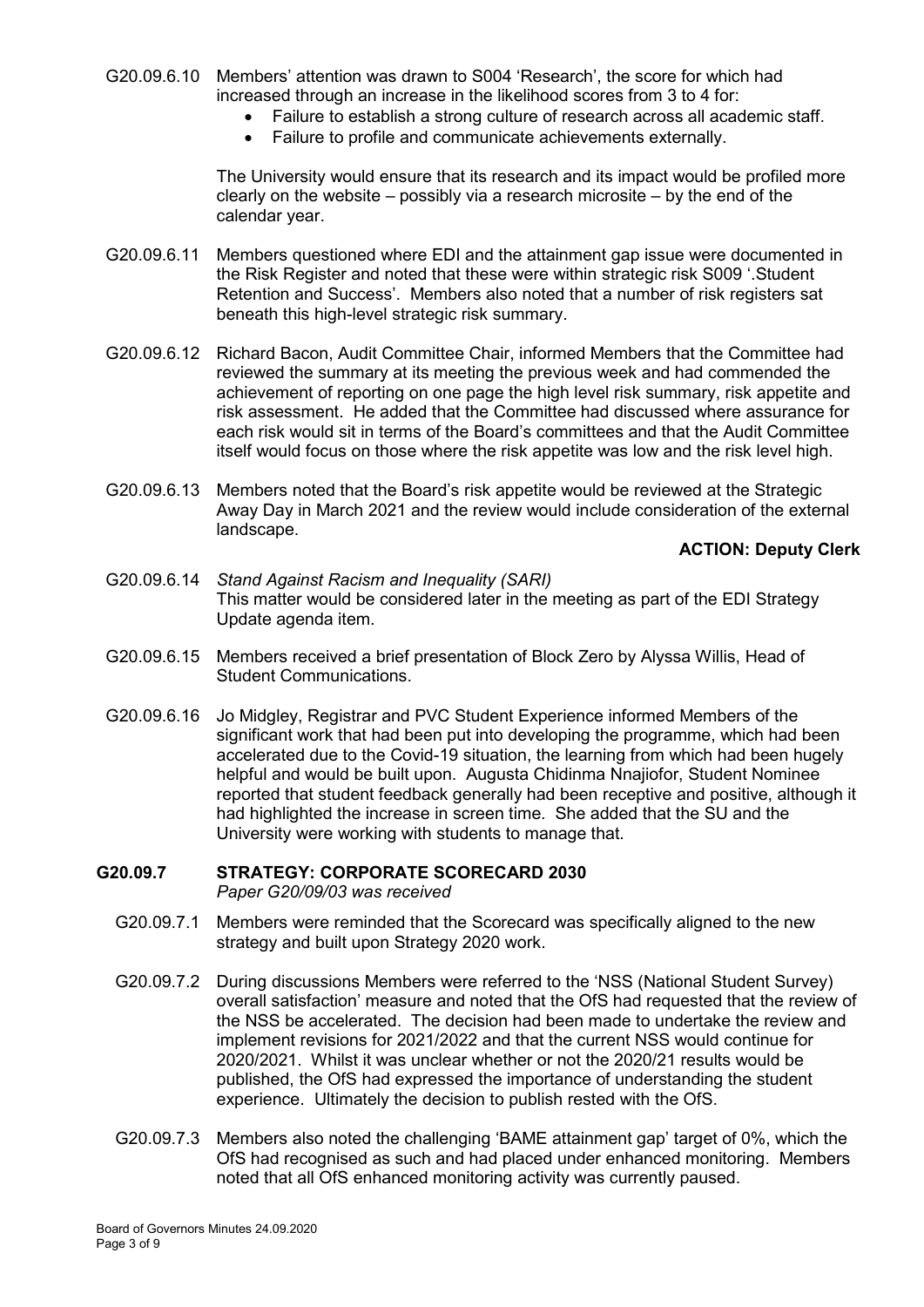- G20.09.7.4 Members further noted the following:
	- i. The new Graduate Wellbeing measure.
	- ii. The intention to achieve the Great Place to Work (GPTW) Certification the University had signed up to GPTW and it was anticipated that the survey would be issued in Spring 2021.
	- iii. Carbon Emissions Reduction the 0% target was challenging. The Board would consider a student accommodation proposal in the coming months, part of which would include investment in passivhaus.
	- iv. Research Income the agreed target for 2030, doubling the current position over the next 10 years.
- G20.09.7.5 Members were informed that supporting scorecards were in place, designed to provide additional information to the top-level performance and to give additional assurances that the University was moving towards its 2030 goals.
- G20.09.7.6 The Vice-Chancellor reminded Members that all measures would be reported upon; whilst some datasets reported retrospectively, others would be more current as the University was able to track these by internal means in live time.
- G20.09.7.7 Members discussed the challenges related to vertical as well as horizontal inequalities; in addition to BAME, there was attainment gap for those from disadvantaged backgrounds (c.24% at Year 11). Members questioned whether this would be an area to add to the Scorecard and noted that this was within the metrics and targets identified in the Access and Participation Plan (APP) supporting scorecard.
- G20.09.7.8 Members noted that the Business Intelligence (BI) team would be asked to explore how to graphically present the tracking of progress for this measure.

#### **ACTION: DVC and Provost**

- G20.09.7.9 Members asked if students from low income families were disadvantaged in relation to tBlock Zero being an online programme. Members were reminded of the University's scheme that was introduced in March 2020 when lockdown began, to address digital poverty in terms of equipment and connectivity, and noted that approximately 800 students had accessed the fund.
- G20.09.7.10 Members also noted that the University had looked at the digital requirements of all programmes in order to determine appropriate allowances for which students were invited to apply.

# **G20.09.8 STRATEGY: STRATEGIC PRIORITIES**

*Paper G20/09/04 was received*

- G20.09.8.1 The Vice-Chancellor provided the Board with details of the external context within which the sector was operating. He reminded Members that Strategy 2030 was well aligned to both national and local industrial strategies and to the emerging education and science policies likely to drive the next five years, including shaping the role of 'anchor' institutions such as universities, hospitals, colleges and major employers..
- G20.09.8.2 The Vice-Chancellor shared initial thoughts on several significant and ambitious areas for the Board's consideration.

#### G20.09.8.3 *Civic University*

Members discussed the University's ambition to engage with all parts of its local community and to build strong relationships within that, through engagement or sponsorship with major institutions, communities, Multi-Academy Trusts, Institutes of Technology, FE Colleges, schools, the NHS, Unitary Authorities, the Local Enterprise Partnership and others.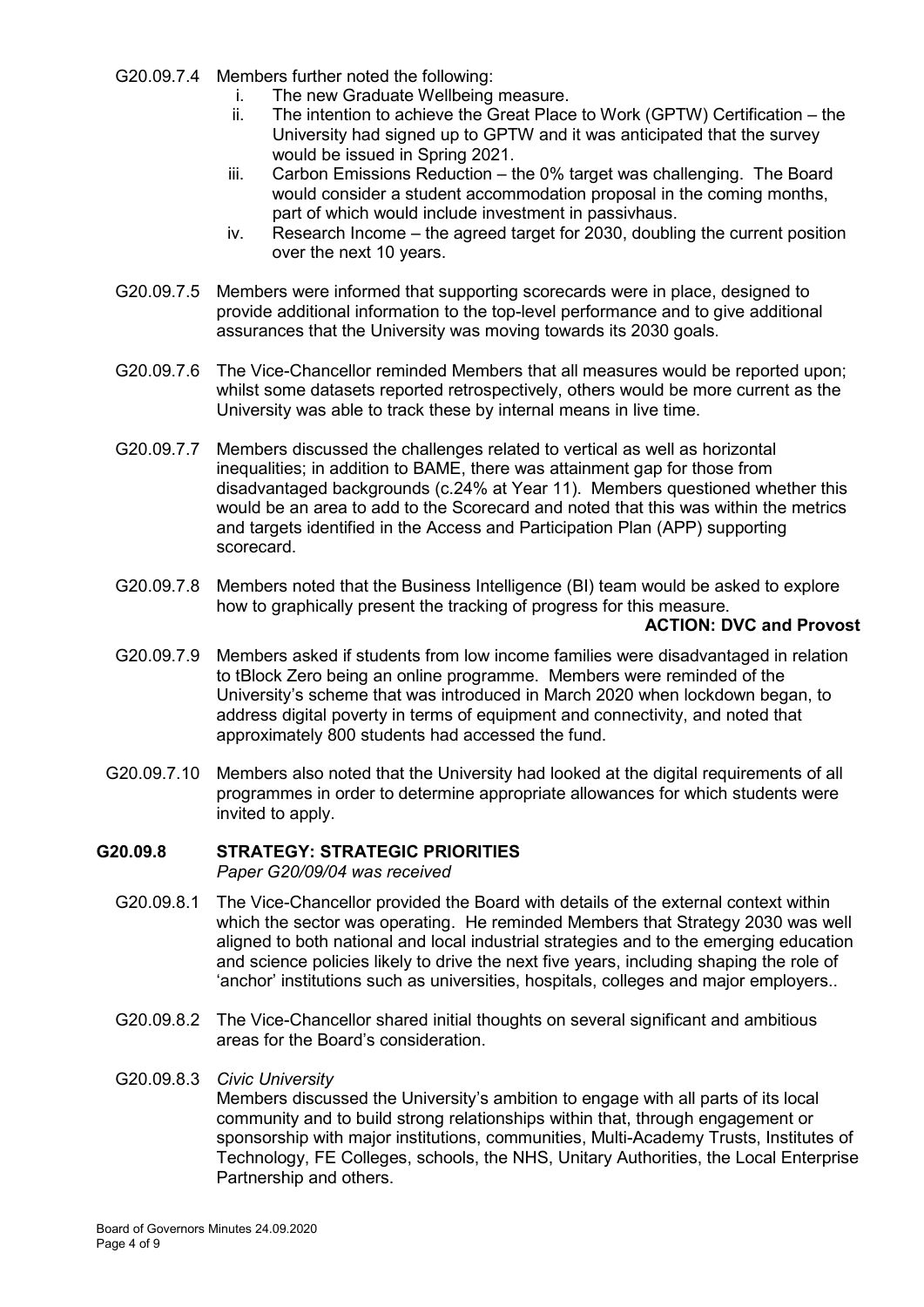- G20.09.8.4 Members expressed agreement with this initiative, acknowledging the importance of having a vision to develop a supportive partnership education system, starting with schools, going through to university and to employment.
- G20.09.8.5 The Board also acknowledged the importance of keeping the DigitalFutures Academy at the forefront of this agenda.

G20.09.8.6 *Nightingale legacy* As previously discussed with the Board, the University was exploring a joint initiative with the local and regional NHS to create a legacy made up of three components:

- a Civic Leadership and Resilience Academy
- a Training, Research and Development Health and Social Care Academy
- consideration of locating Glenside in the Enterprise Campus to link to Engineering, Computing, Robotics, AI, Science and Business, and FutureSpace and HealthTech.
- G20.09.8.7 During discussions Members recognised the opportunities created by the current pandemic for stronger collaboration with the NHS and other partners in the region. Members were informed that initial discussions had already taken place with the acute trusts and with community health and mental health partners, to determine their appetite to co-create the vision with the University; all of whom would be vital in relation to intelligence, placements and research.
- G20.09.8.8 Members commended the ambition behind the initiatives and the vision and looked forward to learning of developments at the Board's Strategic Away Day in March 2021.

### **ACTION: Vice-Chancellor**

### **G20.09.9 STRATEGY: EQUALITY, DIVERSITY AND INCLUSIVITY STRATEGY UPDATE**  *Paper G20/09/05 was received*

- G20.09.9.1 Members received a presentation from Professor Amanda Coffey, DVC and Provost.
- G20.09.9.2 Members noted:
	- i. The Equality, Diversity and Inclusivity (EDI) Strategy and key performance indicators (KPIs) wrapped around all University activity, linking closely to the priorities of the University's Learning and Teaching Strategy, People Strategy and Access and Participation Strategy.
	- ii. The EDI agenda was at the forefront for the whole sector.
	- iii. Three EDI goals in Strategy 2030 focused on ensuring the University:
		- a. is a place where everyone can thrive and flourish
		- b. is ambitious for every student and member of staff
		- c. values diversity.
	- iv. EDI plan of action had been strengthened to develop a step change programme; although these were 2030 objectives, the University should and could act more quickly and learn from the sector.
	- v. Learning and Teaching Strategy/APP priorities:
		- a. Widening Access inclusive recruitment, effective outreach, diversifying pathways
		- b. Inclusive Curriculum working in partnership with the SU.
		- c. Belonging and Engagement pastoral support and coaching, inclusive communities (development of learning community). This connected strongly with attainment and retention data.
	- vi. the appointment of Professor Paul Olomolaiye as PVC Equalities and Civic Engagement.
	- vii. People Strategy priorities included a focus on how to diversify staff recruitment; the scoping for a recruitment strategy had been completed.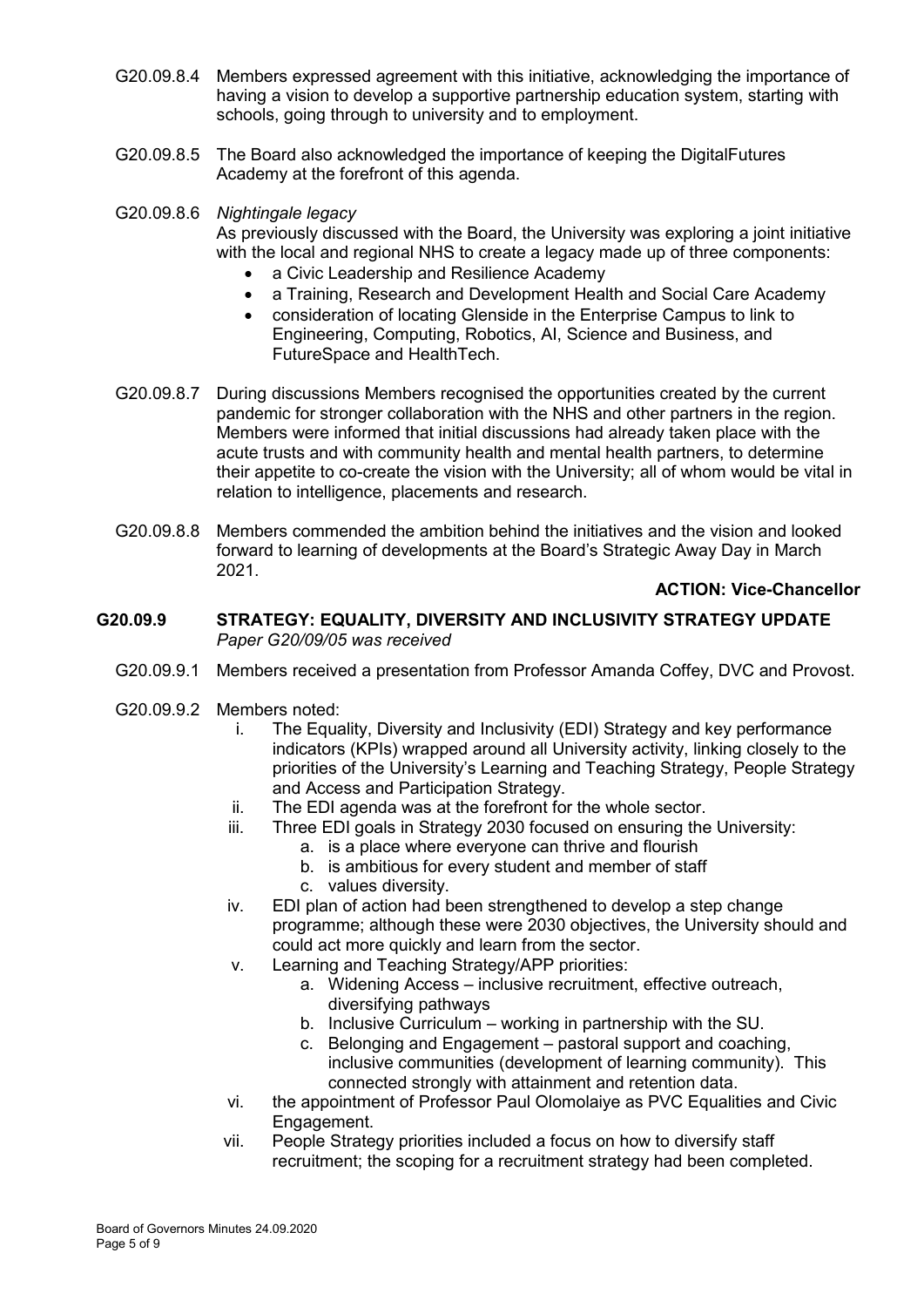- G20.09.9.3 Members learned that this action plan would feed into the EDI Strategy KPIs and the wider Strategy 2030. A supporting EDI Scorecard would be developed that would focus on measuring the impact of workstreams on culture and behaviour.
- G20.09.9.4 Members noted the progress made in 2019/2020 and that the University had a good sense of its data and would aim to be more thorough, challenging and questioning of what that data was signalling.
- G20.09.9.5 Professor Paul Olomolaiye, PVC Equalities and Civic Engagement shared his thoughts with the Board that the EDI agenda was an issue for all universities – in terms of all protected characteristics. He expressed his belief that UWE Bristol had the potential to be a leader in this agenda, to create and be known to be, an environment where every student and staff member felt comfortable.
- G20.09.9.6 The PVC Equalities and Civic Engagement stressed to Members that addressing the BAME attainment gap was a priority which the Directorate now felt should gain momentum. He added that he was due to present to the University's EDI Committee his plans to pilot a programmatic approach to tackle this, which had been adopted successfully in the Faculty of Environment and Technology.
- G20.09.9.7 Members noted that an external EDI Advisory Group of individuals from within the EDI space would be formed, and would provide challenge to the University. The Board of Governors held full responsibility for EDI.
- G20.09.9.8 *Stand Against Racism and Inequality (SARI)* Members noted that the report was received from SARI over the summer and that although the University recognised some of the cases cited, the report was written in such a way that made it difficult for the University to address them; hard evidence was needed to enable focused engagement with the individuals concerned. Members endorsed the statement that allegations of bullying and racism must go through the University's internal processes.
- G20.09.9.9 The PVC Equalities and Civic Engagement informed the Board that he had met with SARI colleagues to go through the report. Members were reminded of the University's Speak Up campaign to help UWE Bristol students speak up and report unacceptable behaviour such as harassment, discrimination and violence. This campaign had been built upon and developments included a Speak Up module in the Block Zero programme that all students were expected to complete, in order to understand the University's zero-tolerance approach to such behaviour, including racism.
- G20.09.9.10 Members noted that there was a need to create a culture that enabled students to report racism so that this could be addressed swiftly by the University; all aspects of the institution would need to work towards this.
- G20.09.9.11 Members recognised the challenge in grasping cultural change and that reiteration of the University's values would be critical, as would the Board's close monitoring of the EDI Strategy KPIs. Members endorsed the comments made by the DVC and Provost that the University should aim to be as swift as possible in dealing with eradicating unexplained attainment gaps.

### **ITEMS FOR APPROVAL**

- **G20.09.10 PEOPLE AND PLACE: ANNUAL REPORT ON HEALTH AND SAFETY 2019/2020** *Paper G20/09/06 was received*
- G20.09.10.1 Annual Health and Safety (H&S) Report 2019-2020 The Head of H&S assured the Board on continued compliance with H&S legislation and led Members through the highlights of the report.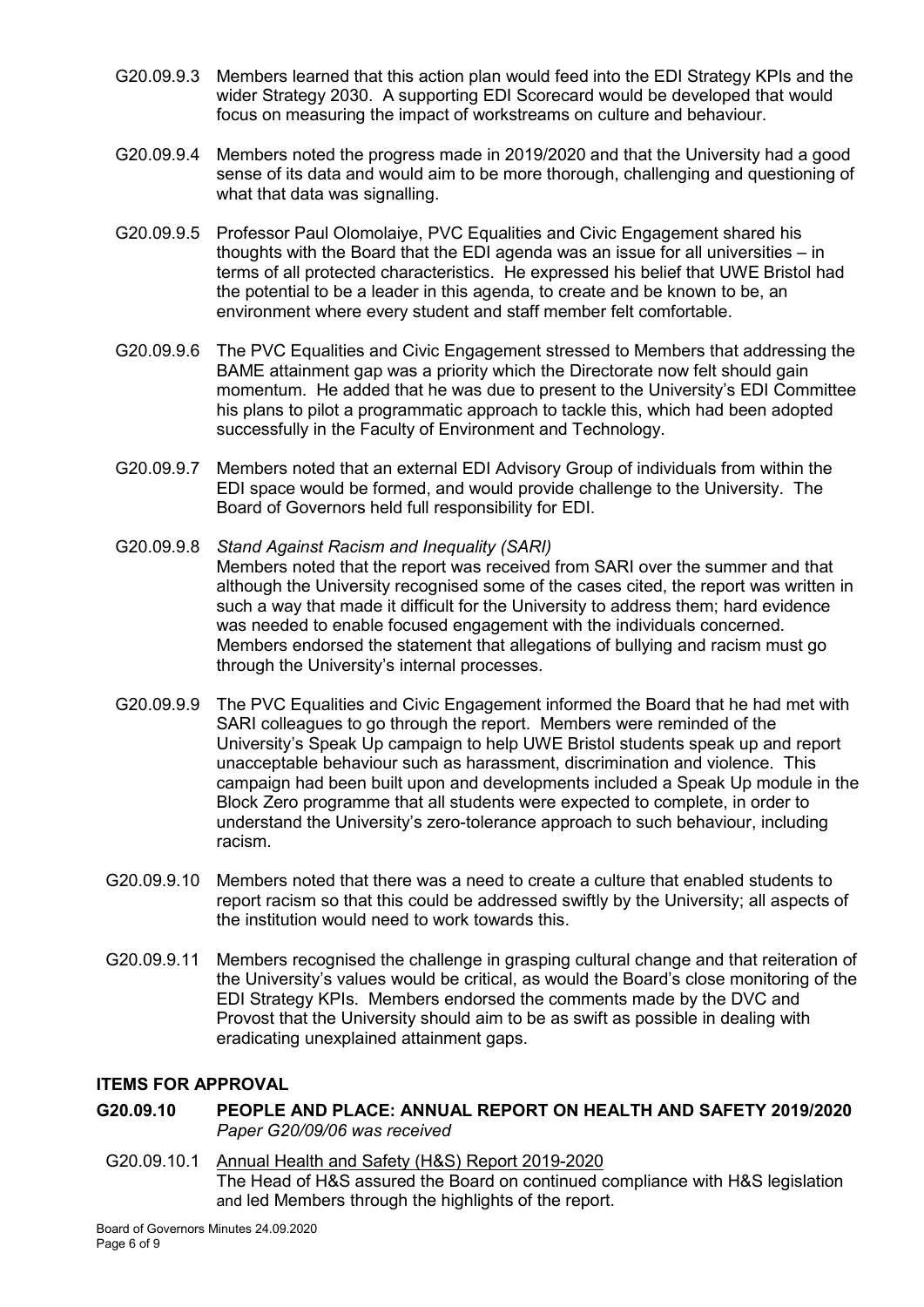- G20.09.10.2 Members noted that all work related to the Safe Places, People and Practice Strategy 2013-2020 was completed and that the 2019/2020 was a year of transition towards 2030 with the introduction of the Health, Safety and Workplace Wellbeing Roadmap 2030.
- G20.09.10.3 *Covid-19*
	- i. For most of the year and from March 2020 there had been a focus on the impact of the Covid-19 pandemic. The health, safety of staff and students remained foremost in all of the University's Covid-19 risk management plans.
	- ii. The University was compliant with the requirements of the Health and Safety Standard (HSS) 'Working Safely on Campus'.
	- iii. The issue of a position statement by the University's Biological Safety Committee on the use of biological agents in undergraduate teaching and research. The statement included clarification of Covid-19 as a Hazard 3 biological agent, therefore work with this agent could not take place in UWE Bristol labs.

### G20.09.10.4 *Statutory compliance* Members noted that overall compliance remained for all relevant legislation.

G20.09.10.5 *Radiation safety* Following the installation of the new CT scanner at Glenside, the University had appointed a Raditation Protection Adviser (RPA) with medical physics expertise, who would support the existing RPA, the overarching lead and principal adviser to the University.

### G20.09.10.6 *Fire safety* Fire risk assesments had continued and were undertaken remotely. An action plan was in place in light of guidance following the fire in managed student accommodation at the University of Bolton in November 2019.

# G20.09.10.8 *Accidents* The number of accidents had decreased by 18% and there had been only 1 RIDDOR reportable incident during the year. The impact of the Covid-19 lockdown on these numbers was noted.

#### G20.09.10.7 *Health and safety training programme* The total number of staff trained in the year was 290, a considerable reduction of 49% due to Covid-19 and the consequent refocus on health and training needs.

Members noted that the health and safety training programme for managers, previously delivered face-to-face, had been launched that day as fully online and linked to the iTrent (HR) system.

- G20.09.10.9 Members were informed that mandatory fire safety training had moved completely online and completion currently stood at 68%, although this was based on raw data, it was consistent with the previous year's figure (74%). This would be followed up and a more accurate figure would be available during the autumn term.
- G20.09.10.10 Members also noted that health and safety training had focused heavily on the campus environment; the University was exploring at how to apply the many lessons learned about blended agility and translate this to the home environment.
- G20.09.10.11 Members endorsed the approach taken by the University in communicating to all students and staff that each individual was responsible for their own health and safety, and the health and safety of those around them.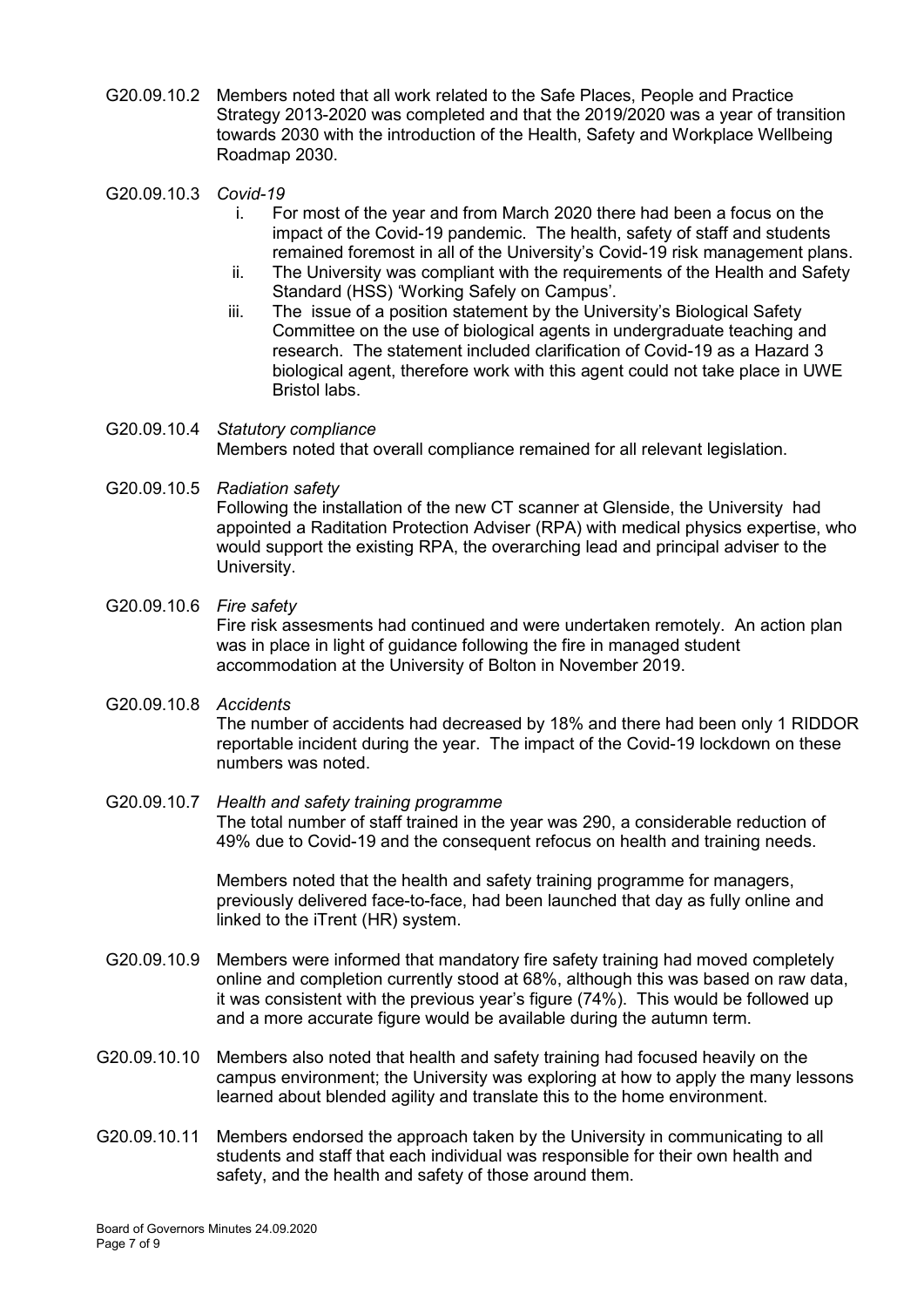G20.09.10.12 Health and Safety Policy Statement Members **approved** the policy statement for signature by the Chair and the Vice-**Chancellor** 

## **G20.09.11 CLERK'S REPORT** *Paper G20/09/07 was received*

# G20.09.11.1 **Modern Slavery and Human Trafficking**

Annual Modern Slavery and Human Trafficking Statement 2020 Dr Jodie Anstee, Clerk to the Board of Governors, reminded Members that the University's annual Modern Slavery and Human Trafficking Statement was considered for approval by the Board in September each year, for publication on the website and inclusion in the University's Annual Report. The progress made in 2019/2020 academic year and plans for 2020/2021 were noted by the Board.

Members **approved** the annual statement for signature by the Vice-Chancellor and publication.

G20.09.11.2 Modern Slavery and Human Trafficking Policy Members noted that this new policy had been developed to support the annual statements and to ensure clarity on the University's expectations, where responsibilities sat and where any concerns should be raised, in line with the University's Public Disclosure (Whistleblowing) Policy and Procedure. The policy had been considered by the Audit Committee and was recommended to the Board for approval.

Members **approved** the Modern Slavery and Human Trafficking Policy.

- G20.09.11.3 Members noted the intention to create a web landing page that would raise the visibility of the University's public disclosure policy and related policies and procedures, including modern slavery.
- G20.09.11.4 There were no questions raised on the Clerk's Report, the remaining contents of which were noted by the Board.

# **ITEMS TO NOTE**

| *G20.09.12 | <b>TERMS OF REFERENCE</b><br>Paper *G20/09/08 was received and noted.                             |
|------------|---------------------------------------------------------------------------------------------------|
| *G20.09.13 | <b>BUSINESS PLANNING SCHEDULE 2020-2021</b><br>Paper *G20/09/09 was received and noted.           |
| *G20.09.14 | <b>BOARD OF GOVERNORS MEETIING SCHEDULE 2021-2022</b><br>Paper *G20/09/10 was received and noted. |
| *G20.09.15 | <b>AUDIT COMMITTEE MINUTES</b><br>Paper *G20/09/11 was received and noted.                        |
| *G20.09.16 | <b>EMERGENCY COMMITTEE MINUTES</b><br>Paper *G20/09/12 was received and noted.                    |
| *G20.09.17 | <b>NOMINATIONS AND GOVERNANCE COMMITTEE MINUTES</b><br>Paper **G20/09/13 was received and noted.  |
| *G20.09.18 | <b>ACADEMIC BOARD MINUTES</b><br>Paper *G20/09/14 was received and noted.                         |
| *G20.09.19 | <b>GOVERNOR ATTENDANCE</b><br>Paper *G20/09/15 was received and noted.                            |
| *G20.09.20 | <b>CORPORATE SEAL</b><br>Paper *G20/09/16 was received and noted.                                 |